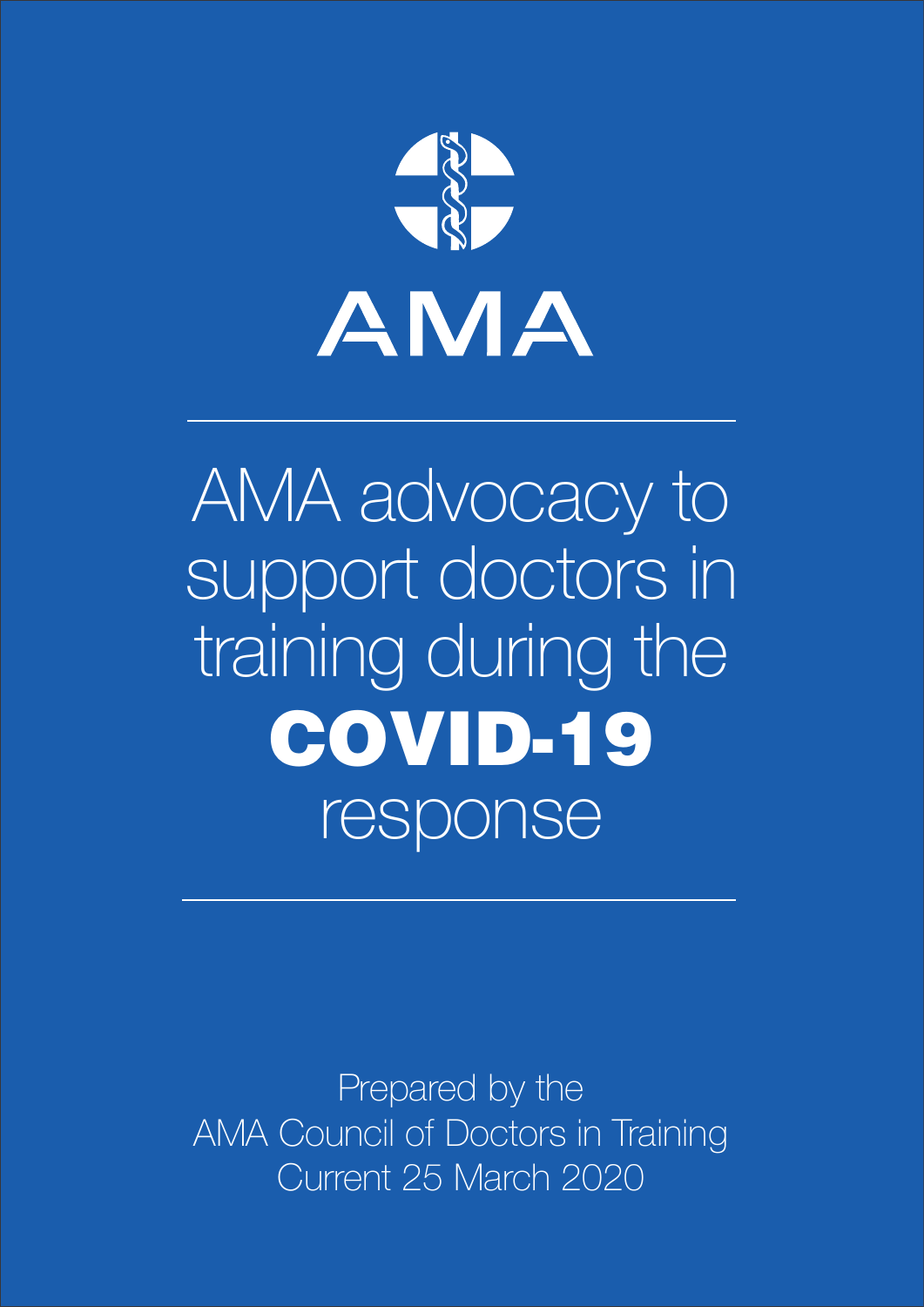

# **Introduction**

Given the rapidly changing environment and competing priorities surrounding the impact of the COVID-19 virus, the burden on doctors in training and the implications for education, training and clinical care require careful consideration. Doctors in training have overwhelmingly expressed their willingness to respond to the crisis to ensure that patients continue to receive the best care possible as the pandemic evolves. In doing so, ensuring that doctors in training are physically safe at work and have the supervision and support they need to provide care to patients is paramount. It is also important to acknowledge the unprecedented effect that the COVID-19 public health emergency will have on medical education, training and progression through training pathways. Trainees have already experienced examination cancellations, and disruptions to other training activities are likely.

As the situation with COVID-19 expands, a pragmatic and flexible approach to medical education and training will be required. As care needs escalate, it is likely that doctors in training will be asked to work temporarily outside their usual clinical services and roles, either to provide surge capacity in acute areas or due to impacts of illness and subsequent isolation on workforce.

The AMA is working to ensure that both patient and trainee safety is at the forefront of any decisions made during the COVID-19 response. The Federal AMA is talking to medical colleges and regulatory authorities about how we can work together to support doctors in training and mitigate the impact that COVID-19 will have on medical education and training now and over the next 12 to 18 months. It is important that we discuss education and training

issues early whilst acknowledging that under the circumstances training cannot be expected to continue uninterrupted in some way.

Your State and Territory AMAs will be on the ground solving industrial issues as they arise in the rapidly evolving climate. Any doctor who needs to access confidential and supportive health advice should visit www.drs4drs.com.au/getting-help which [will take you to the State/Territory Doctors Health](https://www.drs4drs.com.au/getting-help/)  Advisory Services.

The AMA will be advocating for doctors in training in the following areas:

# Patient care and scope of practice

- Providing patient care and maintaining patient safety is a priority as we respond to COVID-19. While ideally trainees should be working at their appropriate level of training and competency, we acknowledge that given the complex circumstances surrounding COVID-19, trainees may be asked to work outside of their usual clinical area/role or scope of practice. Where this occurs trainees must receive a proper induction and have adequate supervision. Clear clinical governance arrangements must be in place, including clear lines of reporting and access to senior medical staff for advice where doctors in training are concerned about the management of a patient.
- Where doctors in training are required to transition between different clinical areas/roles and/or work beyond their usual scope of practice, employers should provide refresher courses and simulations that prepare trainees for these duties, including the appropriate use of personal protective equipment (PPE) in unfamiliar situations.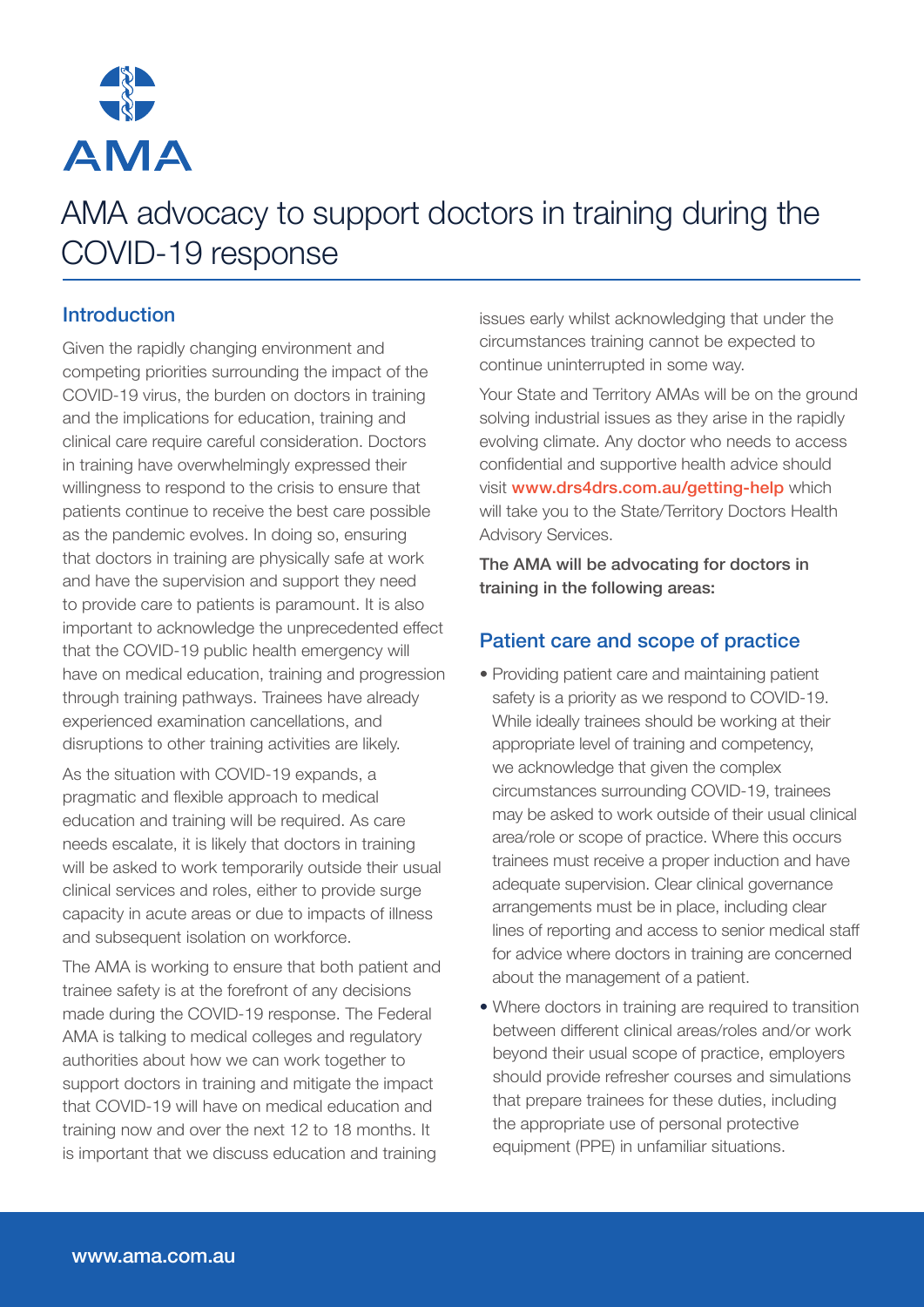

- Employers should provide clear evidence-based guidelines on assessing and managing COVID-19 patients to all doctors in training looking after COVID-19 patients and servicing fever clinics. This includes providing the necessary PPE and appropriate instruction provided on its use.
- Doctors in training should not undergo clinical duties without appropriate PPE. As the pandemic progresses, if PPE is exhausted then rationalisation should be led by employers in a clear and transparent manner.

# Doctor wellbeing

- Consideration needs to be given to the level of work, stress, difficult clinical treatment decisions and large numbers of ill patients which may impact the wellbeing of all frontline healthcare workers. Support, leadership and clear communications will be vital to facilitate this without workers experiencing panic and burnout.
- Clear, consistent and timely communication from health authorities and employers is necessary to support the wellbeing of doctors and health care workers. Consistent messaging from reliable sources to all workers should be a priority during this time to maintain wellbeing and reduce anxiety from misinformation.
- The wellbeing of all doctors and healthcare workers needs to be prioritised in order to maintain [a motivated and safe workforce during this period.](https://www.drs4drs.com.au/getting-help/)  Promotion of services including the **State/Territory Doctors Health Advisory Services** is paramount to maintaining a healthy workforce.
- It is also important that doctors take care of their own health and look out for the health of their colleagues during this difficult and stressful time.

# Working rights, access to leave and fatigue management

# • Quarantining/isolation:

It is important that employers explain what leave entitlements are available to doctors in response to COVID-19. Where a need to quarantine or isolate is identified, it is reasonable to expect that employers will offer authorised paid leave (rather than requiring, for example, access to accrued annual leave/unpaid leave/personal leave) or, where practicable, enable flexible work from home arrangements. Further, these periods should be regarded as extenuating circumstances and should not adversely impact on training time requirements.

# • Personal (i.e. sick/carers) leave:

It is important for all doctors to have access to sick leave when ill. That same accrual balance is also available when needing to care for a member of your immediate family. Where doctors (e.g. interns) may not have enough personal leave, consideration should be given to ensuring there is access to being paid while absent from work (e.g. annual leave).

#### • Safe working hours:

There is the potential for standard working hours to be altered in these extenuating circumstances. It is important that doctors are compensated appropriately for their work and remain safe at work. Good rostering and fatigue management practices should be in place, with clear processes for employees to follow if concerned about their welfare. Health services are encouraged to consider implementing automated approval of self-reported un-rostered overtime to reduce the administrative burden on doctors in training.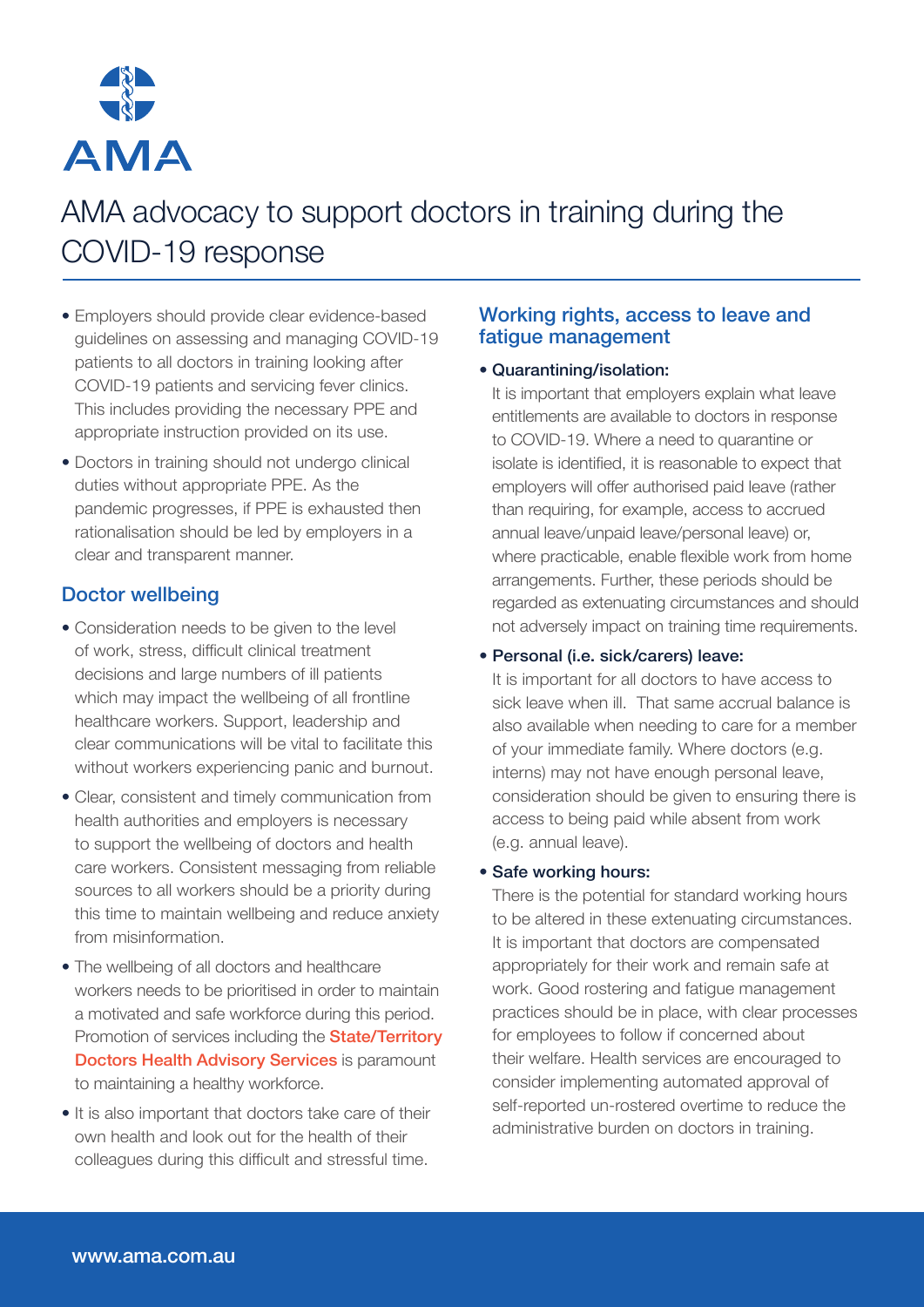

# • Other leave:

As service demand increases, in some cases, rights to approved access to leave may be subject to operational requirements, balanced against your needs. These should be discussed with your employer. If leave must be cancelled due to a high service demand, then employees should be notified as early as possible and given options for compensation in the future such as accrued leave the following year or preference for leave time in the future.

#### • Flexible work arrangements:

Employers and rostering departments are encouraged to design or amend policies and practices to enable flexible work arrangements for those doctors who need to quarantine or isolate, care for family members or look after children who may be prevented from attending childcare or school. This could require flexible work hours, increased flexibility with rostering and allocations of work, flexible worksites, and employer sponsored on-line training at home.

# Training Programs

#### • Examination cancellations:

Where possible, we recommend that medical colleges consider alternative assessment and progression pathways whilst also balancing the need to maintain the integrity of training standards. Clear and precise communication from colleges about any changes is paramount to supporting trainees through this difficult time. Adequate notice when reinstating exams must also occur to allow trainees the proper time for preparation, and every attempt must be made to mitigate financial and other imposts for doctors in training.

### • Selection criteria for training and conferences:

Medical colleges are encouraged to consider that many prospective trainees will have had opportunities for academic advancement removed at short notice as a result of COVID-19 such as courses, examinations and research opportunities. We ask that colleges consider these changes when reviewing selection criteria for programs over the coming 12 to 18 months.

### • Compulsory courses:

Where compulsory courses are required for training programs, colleges are encouraged to adopt a flexible approach with regards to time frames required for completion. Many of these courses will be cancelled and should only be completed by trainees once safe to do so. Alternate arrangements ought to be explored, with sufficient notice provided to trainees when courses are rescheduled.

#### • Conferences:

Conference organisers should consider virtual conferences and alternative mechanisms for research publication.

#### • Virtual teaching sessions:

Given the recommendations for social distancing, teaching sessions for doctors in training should be made available via tele/videoconferencing where possible to ensure ongoing educational outcomes are met.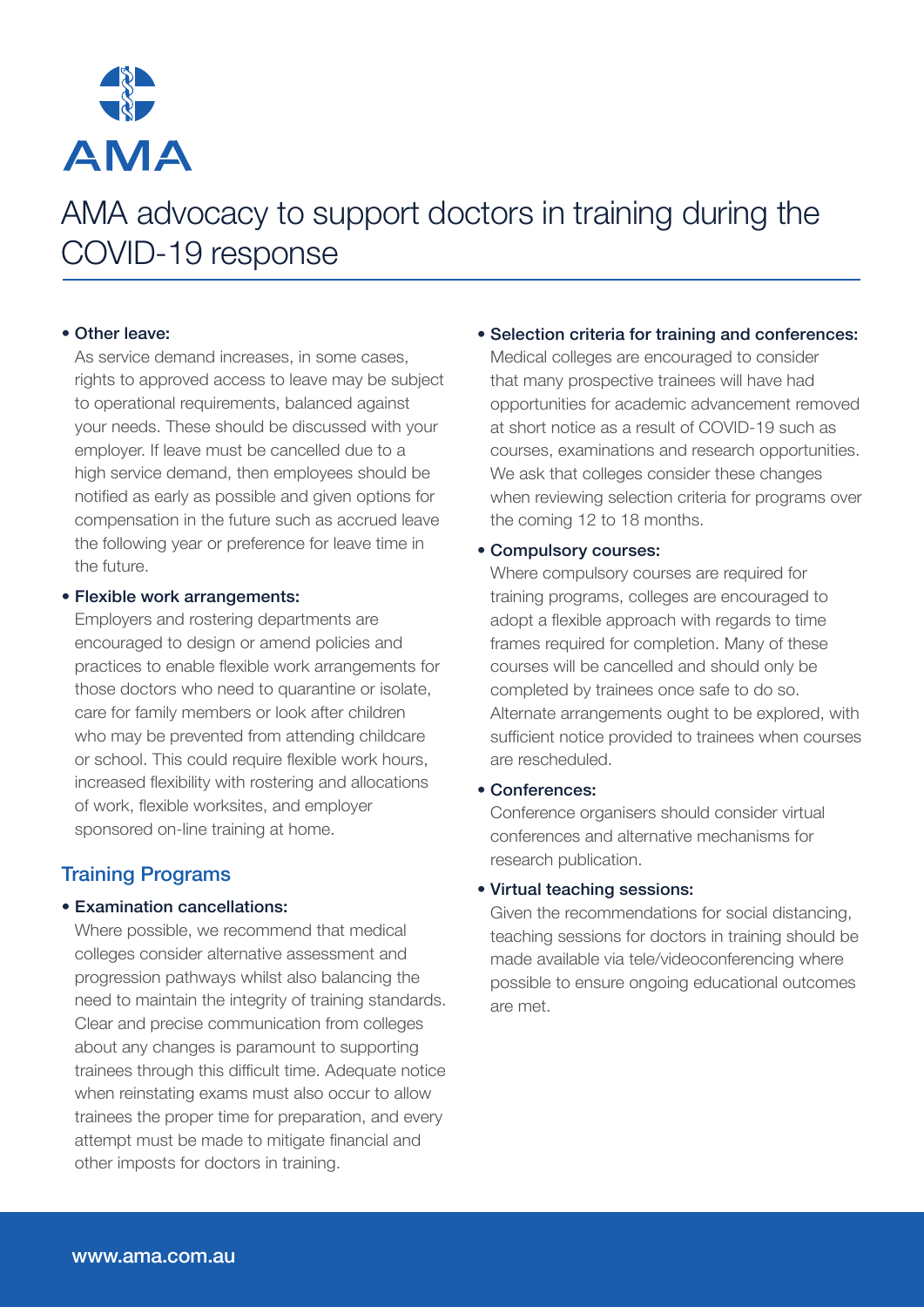

# • Progression through training:

We ask the AMC and relevant accreditation bodies to consider the impacts of COVID-19 on the progression of final year medical students and interns through their training, whose rotation patterns and clinical workload is likely to be affected due to health care and workforce requirements. A pragmatic and flexible approach to the assessment of learning outcomes will be required. Flexibility should be applied to accreditation requirements to allow final year medical students and interns to progress with

training, acknowledging that patient safety and the development of a safe and skilled workforce will be paramount progressing forward. There should be particular reference to facilitating progression despite time away from work or placement due to time off for quarantine or self-isolation.

• COVID-19 Advisory / Support Committees: Many Colleges, hospital and health services and employers are creating COVID-19 Advisory or Clinical Support Committees and Groups. Where appropriate, doctors in training should be represented on these groups.

# Useful links

- [AMA Federal Council COVID-19 Communiqué](https://ama.com.au/media/ama-federal-council-%E2%80%93-covid-19-communiqu%C3%A9)
- [Australian Department of Health](https://www.health.gov.au/news/health-alerts/novel-coronavirus-2019-ncov-health-alert?utm_source=health.gov.au&utm_medium=redirect&utm_campaign=digital_transformation&utm_content=health-topics/novel-coronavirus-2019-ncov)
- [Health Direct Australia](https://www.healthdirect.gov.au/coronavirus)
- [New MBS items](http://www.mbsonline.gov.au/internet/mbsonline/publishing.nsf/Content/news-2020-03-01-latest-news-March)